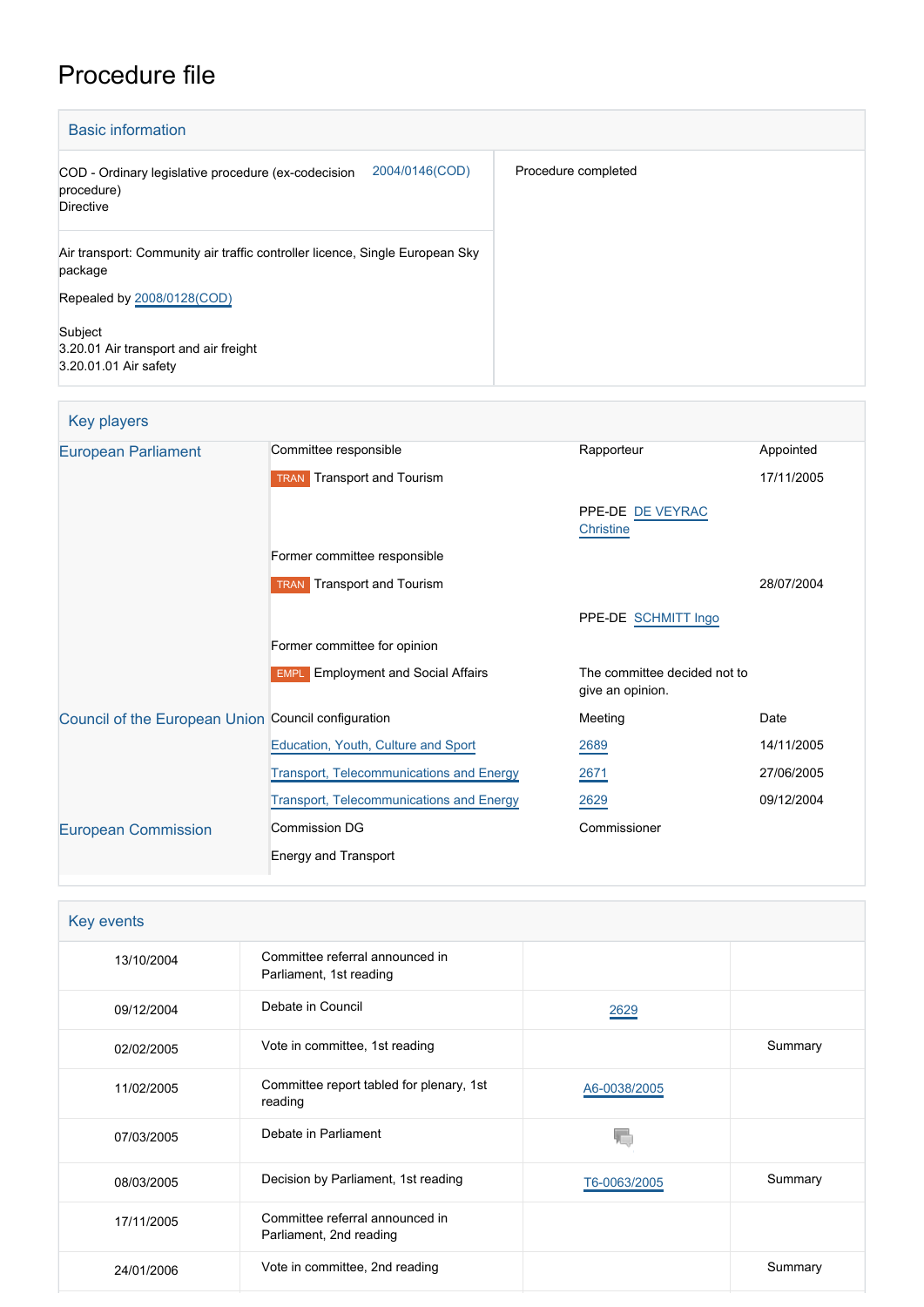| 15/02/2006 | Results of vote in Parliament           |              |         |
|------------|-----------------------------------------|--------------|---------|
| 15/02/2006 | Decision by Parliament, 2nd reading     | T6-0059/2006 | Summary |
| 05/04/2006 | Final act signed                        |              |         |
| 05/04/2006 | End of procedure in Parliament          |              |         |
| 27/04/2006 | Final act published in Official Journal |              |         |

# Technical information Procedure reference 2004/0146(COD) Procedure type **COD** - Ordinary legislative procedure (ex-codecision procedure) Procedure subtype **Legislation** Legislative instrument **Directive** Repealed by [2008/0128\(COD\)](https://oeil.secure.europarl.europa.eu/oeil/popups/ficheprocedure.do?lang=en&reference=2008/0128(COD)) Legal basis **EC Treaty (after Amsterdam) EC 080-p2** Stage reached in procedure **Procedure Completed** Procedure completed Committee dossier **TRAN/6/31895**

#### Documentation gateway

| Legislative proposal                                               | COM(2004)0473                                          | 12/07/2004 | EC         | Summary |
|--------------------------------------------------------------------|--------------------------------------------------------|------------|------------|---------|
| Committee draft report                                             | PE347.276                                              | 27/10/2004 | EP         |         |
| Amendments tabled in committee                                     | PE350.193                                              | 09/12/2004 | EP         |         |
| Committee report tabled for plenary, 1st<br>reading/single reading | A6-0038/2005                                           | 11/02/2005 | EP         |         |
| Text adopted by Parliament, 1st reading/single<br>reading          | T6-0063/2005<br>OJ C 320 15.12.2005, p.<br>0015-0050 E | 08/03/2005 | EP         | Summary |
| Economic and Social Committee: opinion, report                     | CES0246/2005<br>OJ C 234 22.09.2005, p.<br>0017-0019   | 09/03/2005 | <b>ESC</b> |         |
| Modified legislative proposal                                      | COM(2005)0293                                          | 23/06/2005 | EC         | Summary |
| Council statement on its position                                  | 13457/2005                                             | 24/10/2005 | CSL        |         |
| Council position                                                   | 10724/2/2005<br>OJ C 316 13.12.2004, p.<br>0001-0018 E | 14/11/2005 | CSL        | Summary |
| Commission communication on Council's position                     | COM(2005)0574                                          | 15/11/2005 | EC         | Summary |
| Committee draft report                                             | PE365.085                                              | 01/12/2005 | EP         |         |
| Amendments tabled in committee                                     | PE367.777                                              | 15/12/2005 | EP         |         |
| Committee recommendation tabled for plenary,<br>2nd reading        | A6-0007/2006                                           | 25/01/2006 | EP         |         |
| Text adopted by Parliament, 2nd reading                            | T6-0059/2006                                           | 15/02/2006 | EP         | Summary |
| Draft final act                                                    | 03606/2006                                             | 05/04/2006 | <b>CSL</b> |         |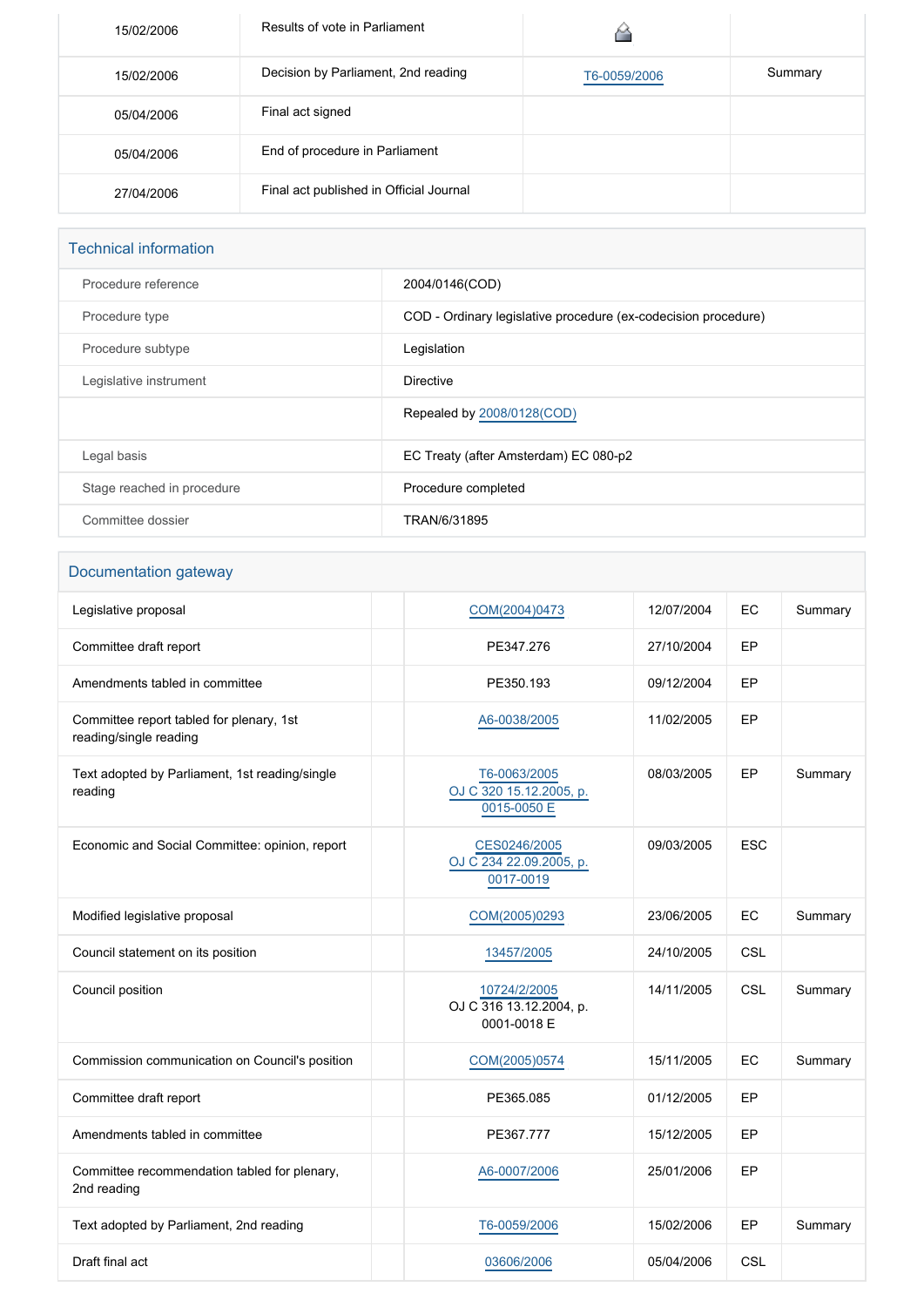Additional information

European Commission **[EUR-Lex](http://ec.europa.eu/prelex/liste_resultats.cfm?CL=en&ReqId=0&DocType=COD&DocYear=2004&DocNum=0146)** 

#### Final act

#### [Directive 2006/23](https://eur-lex.europa.eu/smartapi/cgi/sga_doc?smartapi!celexplus!prod!CELEXnumdoc&lg=EN&numdoc=32006L0023) [OJ L 114 27.04.2006, p. 0022-0037](https://eur-lex.europa.eu/legal-content/EN/TXT/?uri=OJ:L:2006:114:TOC) Summary

### Air transport: Community air traffic controller licence, Single European Sky package

PURPOSE : to increase safety standards and to improve the operations of the Community air traffic control system through the issuance of a Community air traffic controller licence.

PROPOSED ACT : Directive of the European Parliament and of the Council.

CONTENT : this proposal aims to introduce a Community licence for air traffic controllers. The decision forms part of the implementing rules of the Single European Sky and will contribute to safety and the cross-border provision of air navigation services.

The adoption of the Single European Sky legislation earlier this year triggered off a range of implementing regulations. Furthermore, this legislation paved the way to the development of a specific proposal for a Community licence for air traffic controllers in order to ensure common qualification levels. It will enable the necessary harmonisation of the current patchwork of national licensing schemes that the existing international standards developed in the framework of ICAO and Eurocontrol have not adequately addressed up to now. Nonetheless the proposal builds on material developed by Eurocontrol and is fully consistent with it, in order to facilitate its integration into national law.

The new Community license aims at harmonising the licensing systems for controllers and promoting the mutual recognition of national licences. This is an important social aspect of the Single European Sky. The proposal will equally reinforce safety levels of air traffic management by introducing common standards for the European training system. Finally a more flexible use of manpower is likely to facilitate the organisation of cross-border service provision and the establishment of functional airspace blocks.

Every link of the licensing chain is regulated: the institutional framework; the conditions for access to the profession; the structure of competences to ensure transparency and comparability; training standards appropriate to the complex and dense European air traffic environment, including linguistic and medical requirements.

Lastly, the adoption of the four regulations composing the Single European Sky package will fundamentally change the air traffic management landscape. This complementary proposal for a Community air traffic controller licence is important for several reasons.

- The licence contributes to the balance between the different elements of the Single European Sky package, to ensure that not only institutional, economic or technical aspects are dealt with, but also social aspects.

- The licence is part of a wider safety policy enshrined in the package: it should provide the opportunity to revise or reinforce safety aspects of air traffic management and introduce high standards for the training system.

- The Single European Sky legislation will lead to the establishment of cross-border functional airspace blocks. The consolidation process of air navigation service providers will require more flexible use of manpower. The licence will facilitate the organisation of transnational work.

- The proposal will recognise training as a specific service and contribute to the quality of the different types of training. The certification process would effectively create a level playing field for training services.

#### Air transport: Community air traffic controller licence, Single European Sky package

 The committee adopted the report by Ingo SCHMITT ( EPP-ED , DE ) broadly approving the proposal under the 1st reading of the codecision procedure, subject to a number of amendments:

- the training of air traffic controllers should place more emphasis on safety, security and crisis management techniques, as controllers may be confronted with emergencies such as plane hijackings and bomb threats;

- in order to safeguard the free movement of air traffic controllers, Member States should have the right to develop national endorsements only in exceptional cases. Moreover, such endorsements must be non-discriminatory and based on objective criteria;

- language training should be specifically mentioned as an element of air traffic control training;

- language proficiency requirements should be made tighter in certain circumstances, at the discretion of the Member States: in addition to proficiency in English at level 4 of the ICAO proficiency test, Member States should be able to require air traffic controllers to have a knowledge of English and/or the local language at proficiency level 5 "for imperative reasons of safety" in certain specific circumstances which must be fully justified (the Commission proposal had provided for Member States to be able to impose local language requirements in some cases but only at proficiency level 4). MEPs argued that level 5 proficiency was necessary to deal with emergencies (e.g. in order to communicate with airport firefighters and other local emergency service personnel) and other special situations, particularly at large airports;

- to avoid 'social dumping', a new clause should be added specifying that it is the employment law of the host country where the applicant actually exercises his/her activities that applies;

- lastly, certain terms and definitions should be added (i.e. 'medicines', 'psychoactive substances', etc.) to make the directive compatible with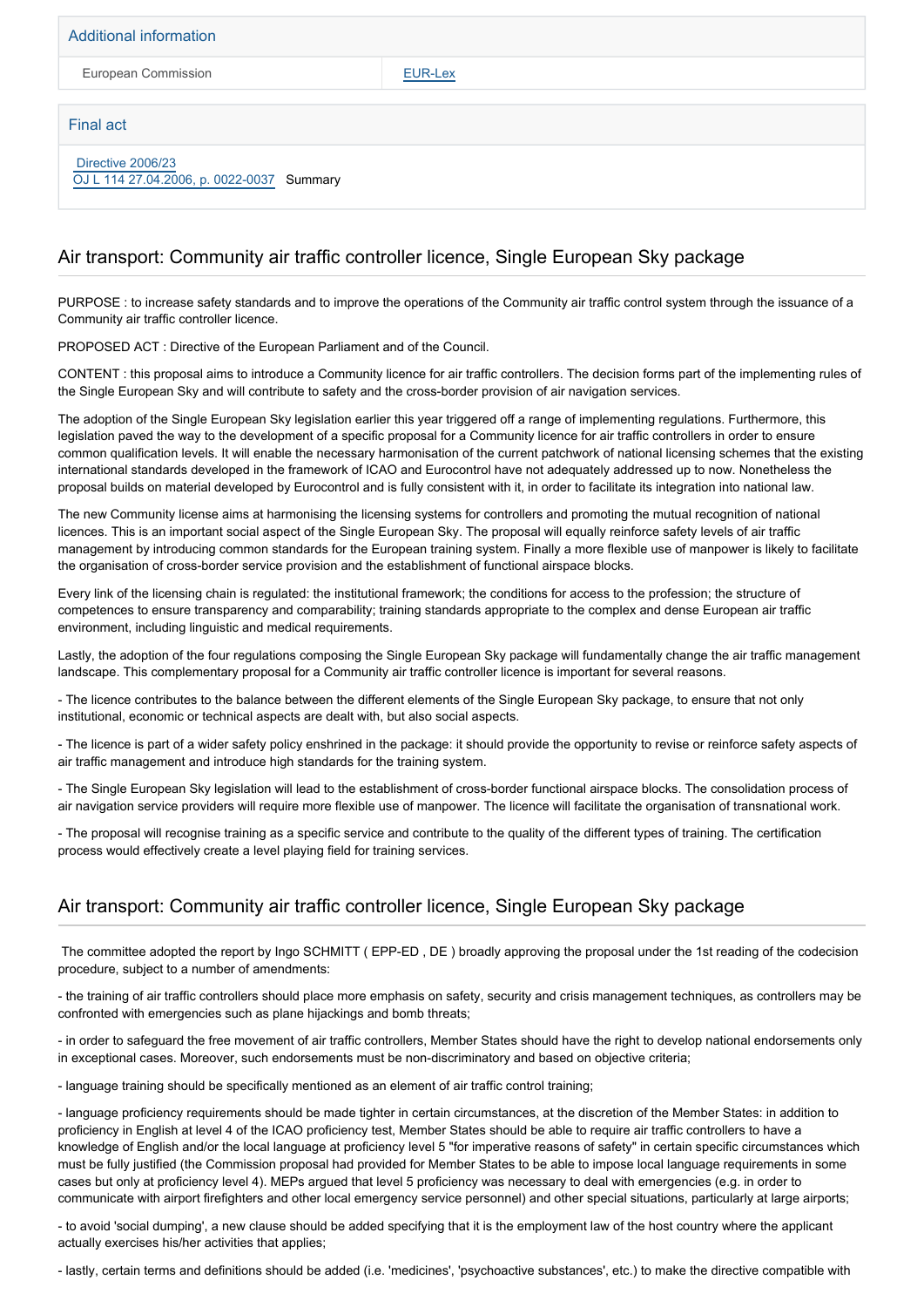# Air transport: Community air traffic controller licence, Single European Sky package

The European Parliament adopted the report by Ingo SCHMITT (EPP-ED, DE). (Please refer to the summary dated 02/02/2005).

# Air transport: Community air traffic controller licence, Single European Sky package

The European Parliament adopted 21 amendments, of which the Commission accepts 18. However, the Commission is not able to accept three of the Parliament amendments.

The Commission supports all amendments relating to drafting or highlighting the importance of safety standards. It also supports the position of the Parliament with regard to amendments where a delicate balance is struck between safety requirements and mobility expectations, covering ?national? endorsements and the linguistic regime.

In addition, the amended proposal introduces a specific approval procedure of the linguistic test instead of a complete certification procedure, as suggested by Parliament. A reformulation of Article 8 par. 4 is needed. It should state that Member States may impose local language requirements when deemed necessary for safety purposes. Member States may in certain cases and for reasons of safety, require level 5 of the language proficiency rating scale, as specified in Annex II, in English and/or the local language where the operational circumstances of the rating or the endorsement so require. Any such requirement must be objectively justified, non-discriminatory, proportionate and transparent. Proficiency shall be demonstrated by a certificate issued after a transparent and objective assessment procedure approved by the national supervisory authority.

With regard to accounting standards, the Commission supports the amendment proposing the

deletion of Article 11 par. 1.

As regards the amendments accepted in part or in principle by the Commission, it supports the idea of follow-up of the implementation of the Directive by social partner organisations and of the reference to national social law and regulations in case of mobility, on the condition that these ideas are reflected in recitals in the appropriate form of legal drafting. The idea of security training and crisis management would be referred to in Annex I Part A dealing with initial training issues.

Further amendments would lead to the following reformulation of recital 16 and annex I Part A and to the introduction of a new recital 16(a): this Directive may have an impact on the daily working practices of air traffic controllers. The social partners should be informed and consulted in an appropriate way on all measures having significant social implications. Therefore, the Sectoral Dialogue Committee set up under Commission Decision 1998/500/EC of 20 May 1998 on the

establishment of Sectoral Dialogue Committees promoting the dialogue between the social

partners at European level has been consulted and should be consulted on any further developments. On Annex I Part A, initial training shall cover the following subjects: Aviation Law, Air Traffic Management, including Procedures for Civil-Military Co-operation, Meteorology, Navigation, Aircraft and Principles of Flight, including an understanding between air traffic

controller and pilot, Human Factors, Equipment and Systems, Professional Environment, Unusual/Emergency Situations, including security and crisis management, Degraded Systems, Linguistic Knowledge, including radiotelephony Phraseology.

Member States should ensure that the rights and obligations applicable to the employment relationship between the air traffic controller and employer are governed by the provisions applicable in the Member State where the air traffic controller usually performs his/her work, irrespective of the airspace under his responsibility.

Lastly, concerning the amendments refused, the Commission cannot support the amendment concerning the international accounting standards as it is of the opinion that these are sufficiently covered by other Community legislation. Furthermore, the Commission does not support the amendment which would lead to a delay of the introduction of the Community standards and the co-existence of both the Community and the national systems of licences. Another amendment is rejected as it deviates from the standard clause on sanctions.

## Air transport: Community air traffic controller licence, Single European Sky package

The common position reflects the outcome of informal contacts between the Parliament, the Commission and the Council. Although the proposal has been restructured to make it more logical and readable, in essence the common position text retains all the principal elements proposed by the Commission.

The main changes made to the Commission?s proposal are as follows:

- Scope: The impact of the Directive on civil air traffic controlled by service providers primarily dealing with military traffic was adjusted to align the approach with that taken under the Single Sky Regulations;
- Social questions: The recitals were used to clarify, in response to concerns from the European Parliament, that the Directive would not impact upon existing national provisions governing the employment relationship between controllers and employers, and that further implementing measures would involve consultation of the social partners at European level.
- Language requirements: Although the basic requirement for language proficiency at operational level (level 4) proposed by the Commission is retained (for English and, when deemed necessary for safety, for a local language), the common position also permits expert level (level 5) for imperative reasons of safety.
- Improved mutual recognition: Licences and all their associated ratings, rating endorsements, language endorsements and medical certificates are clearly made subject to the principle of mutual recognition without conditions. Only the geographically specific unit endorsements, for which particular conditions can be imposed by the national authority, remain outside this automatically recognised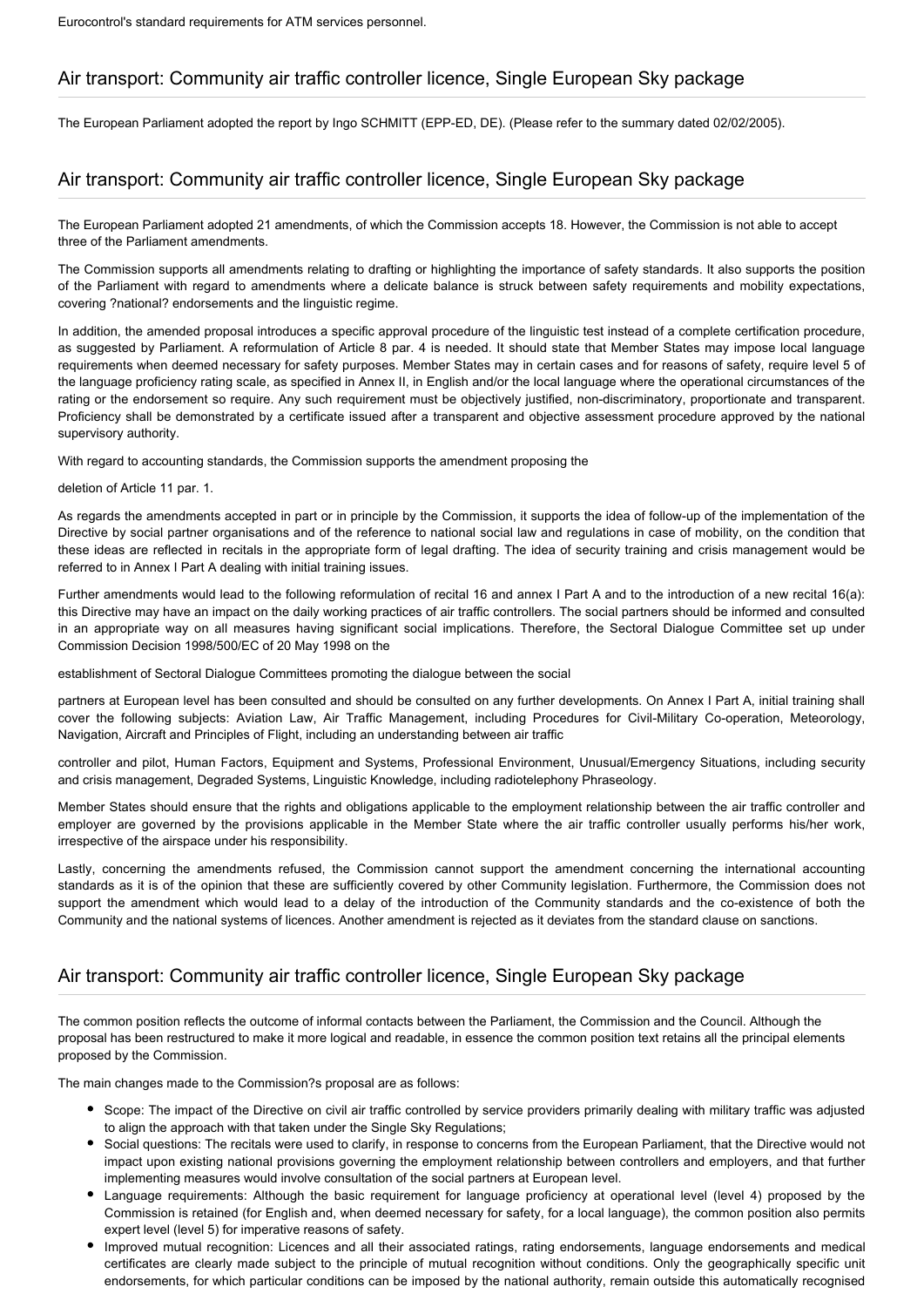"community passport". In addition a licence holder working in a Member State other than the one which issued his/her licence, has the right to exchange the licence for one issued by the country in which he/she is working.

- Roles of the national supervisory authorities in cross-border cases: The common position clarifies that it is only the national authority which issues licences, ratings and endorsements that has the power to withdraw them. However, the national authority of the Member State where the controller is working is responsible for the maintenance of ratings and endorsements and can also suspend them temporarily.
- Transitional arrangements for existing licence holders: Existing licence holders are exempted from the age and educational requirements for accessing the profession and from the requirement to complete approved initial training.
- Minimum and maximum ages: The minimum age (for a student licence) is fixed at 18, but the recognition of licenceholders from other Member States is only obligatory for those aged 21 and above. A Member State retains the freedom to impose a maximum age, but only as a condition relating to a specific unit endorsement.
- Additional harmonization: The common position includes some additional harmonisation regarding the specifications for licences (a new Annex I) and requirements for training providers (an expanded Annex IV).
- Deletion of unnecessary provisions on accounting standards for training providers: The provisions of Article 11 of the Commission proposal on accounting management for training providers were considered excessive and unnecessary by both Council and Parliament, and do not feature in the common position text.

The Council has noted the undertaking given by the President of the Parliament's TRANSPORT Committee, in the context of these contacts, to recommend this text for approval by the Parliament without amendment in second reading, following which the Directive will be deemed to have been adopted in accordance with the common position.

# Air transport: Community air traffic controller licence, Single European Sky package

The Commission is of the opinion that the common position adopted by the Council does not alter the objectives of its proposal and therefore can support it particularly because the common position takes due account of the amendments proposed by the European Parliament in its first reading and the Commission?s amended proposal. Indeed, the text reflect the interinstitutional discussions which have allowed a compromise text to be identified.

Following the adoption of the common position, the Commission made the following unilateral declaration: The Commission will undertake an impact assessment on the desirability of extending training qualifications and licensing to professions other than air traffic controllers, involved in the ATM safety chain.

## Air transport: Community air traffic controller licence, Single European Sky package

 The committee adopted the report by Christine DE VEYRAC (EPP-ED, FR), approving the Council's common position unamended under the 2nd reading of rhe codecision procedure.

## Air transport: Community air traffic controller licence, Single European Sky package

The European Parliament adopted a resolution drafted by Christine DE VEYRAC (EPP-ED, FR), approving the Council's common position.

# Air transport: Community air traffic controller licence, Single European Sky package

PURPOSE: the establishment of a ?Community air traffic controller licence?.

LEGISLATIVE ACT: Directive 2006/23/EC of the European Parliament and of the Council on a Community air traffic controller licence.

CONTENT: this Act forms part of the ?Single European Sky? legislation. The objective of the Directive is to increase safety standards and to improve the operation of the EU?s air traffic control system by issuing a Community air traffic controller licence. The Directive applies to student air traffic controllers and to air traffic controllers, who offer their services to aircraft movement of general air traffic.

This Directive sets our a comprehensive set of provisions on the establishment of a Community licence in which the following rules apply:

- Member States will be responsible for setting up ?national supervisory authorities? who will be responsible for assuming the tasks set out in the Directive. For example, certifying the technical and operational competence of training courses and issuing any certificates. They must be independent of air navigation service providers and of training providers.
- Any provider of air traffic control services may only provide personnel who are holders of the Community licence.
- Various conditions are set out for obtaining a licence and include, variously, holding a valid medical certificate plus age requirements. The exact training and examination requirements have been set out in Annex to the Directive and are based on international standards.
- Provisions are given relating to air traffic controller ratings as well as rating endorsements.
- Air traffic controllers must be able to prove that they can demonstrate an ability to speak and understand English to a satisfactory standard. Their proficiency will be determined in accordance with language proficiency ratings which are set out in Annex. For reasons of safety, Member States may impose local language requirements.